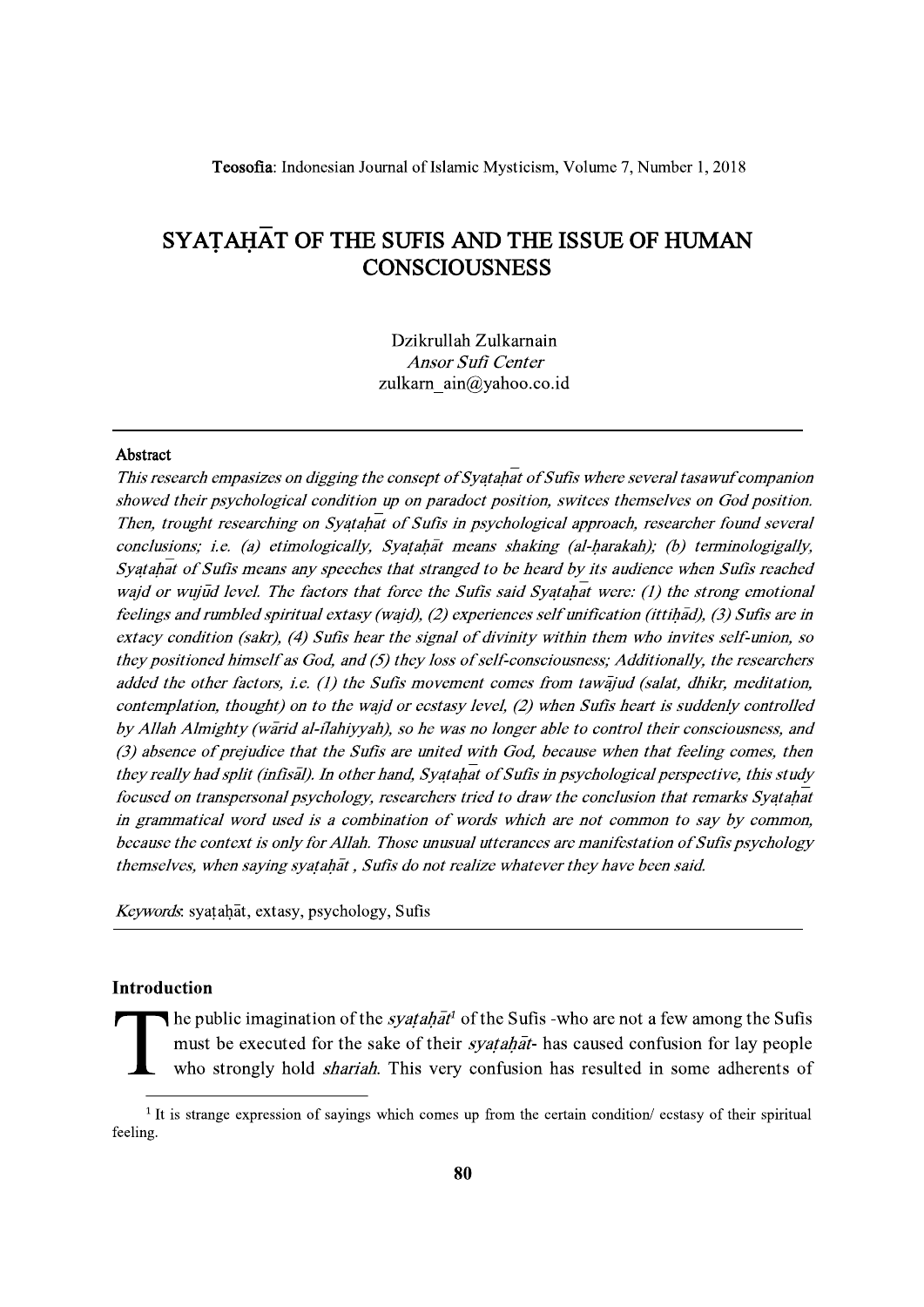tasawwuf revealing his condition in a form that paradoxically positions them outside the community of believers. This condition is caused by differences in the ways of monotheism between Sufis and figh scholars.

Ibn Ataillah divided the Sufis who reach the level of ma'rifat into two parts: salikin' and *majzubin*.<sup>3</sup> The group of *salikin* are Sufis whose search for meaning is using ground theory. This means that natural phenomena are used as evidence of the existence of Allah. Furthermore, the names of Allah are used as clues to the existence of the attributes of Allah and by the attributes of Allah are considered as proof of the existence of the essence of Allah. While the *majzubin* group uses the opposite theory. That is, from the beginning a Sufi must know and be sure of God first, then decline to recognize the nature, name and creation of God or nature. So the final goal of the group of *salikin* is the first phase for *majzubin*. Conversely, the first phase of *salikin* is the last phase of *majzubin*, because it might meet in the middle between those who use such theory (Al-Randi, tt .: 90)

For lay people, in the study of Sufism -which focuses more on *zauq* (mystical feeling), mystical experience is something universal that can be experienced by everyone in relation to their Lord, whether manifested in the form of conversations with God in state *fana'* (*mystical*) union) or *syatahat*. And, this possibility is a necessity that mystical experience is a universal phenomenon that can be experienced by people in relation to their God.

This research focuses on the influence of ecstasy expressions that are influential in Sufism. Expression of ecstasy (syatahat) is an important problem in understanding sufism. Ecstasy for Sufis can be the key to God's revelation

For example, the ecstasy expression of Abu Yazid al-Bustami is the most famous "Subhani, ma a'zama sya'ni" and the ecstatic expression of al-Hallaj by his famous saying "Ana al-Haq", is truly an insightful reason for the study of Sufism.

The ecstasy expression (*syatahat*) requires interpretation in some sufism vocabulary at this time. From this point of view, the expression of the Sufi ecstasy is aimed at limiting rigid legalism as it underlines the controversial origins of Sufism (Ernst, 2003: 19).

Everyone has method to spiritually go to God. For example Abu Yazid al-Bustami, he tried to go to God with the concept of *al-ittihad*, i.e., one can feel himself truly feeling the feeling of being united with God, so that the only One is seen and felt. Humanity's identity has been lost and only One Being who lives is left. Then al-Hallaj with the concept of *hulul*, that is, God chooses a particular human body to take place in it, after the characteristics of humanity (*nasut*) are omitted and what remains is only the element of divinity (*lahut*).

<sup>&</sup>lt;sup>2</sup> Those who pass the spiritual ways to achieve/ meet God.

<sup>&</sup>lt;sup>3</sup> Those who are spiritually attracted by God so that they in terms of their sayings and behaviors would seem not normal for lay people.

Teosofia: Indonesian Journal of Islamic Mysticism, Volume 7, Number 1, 2019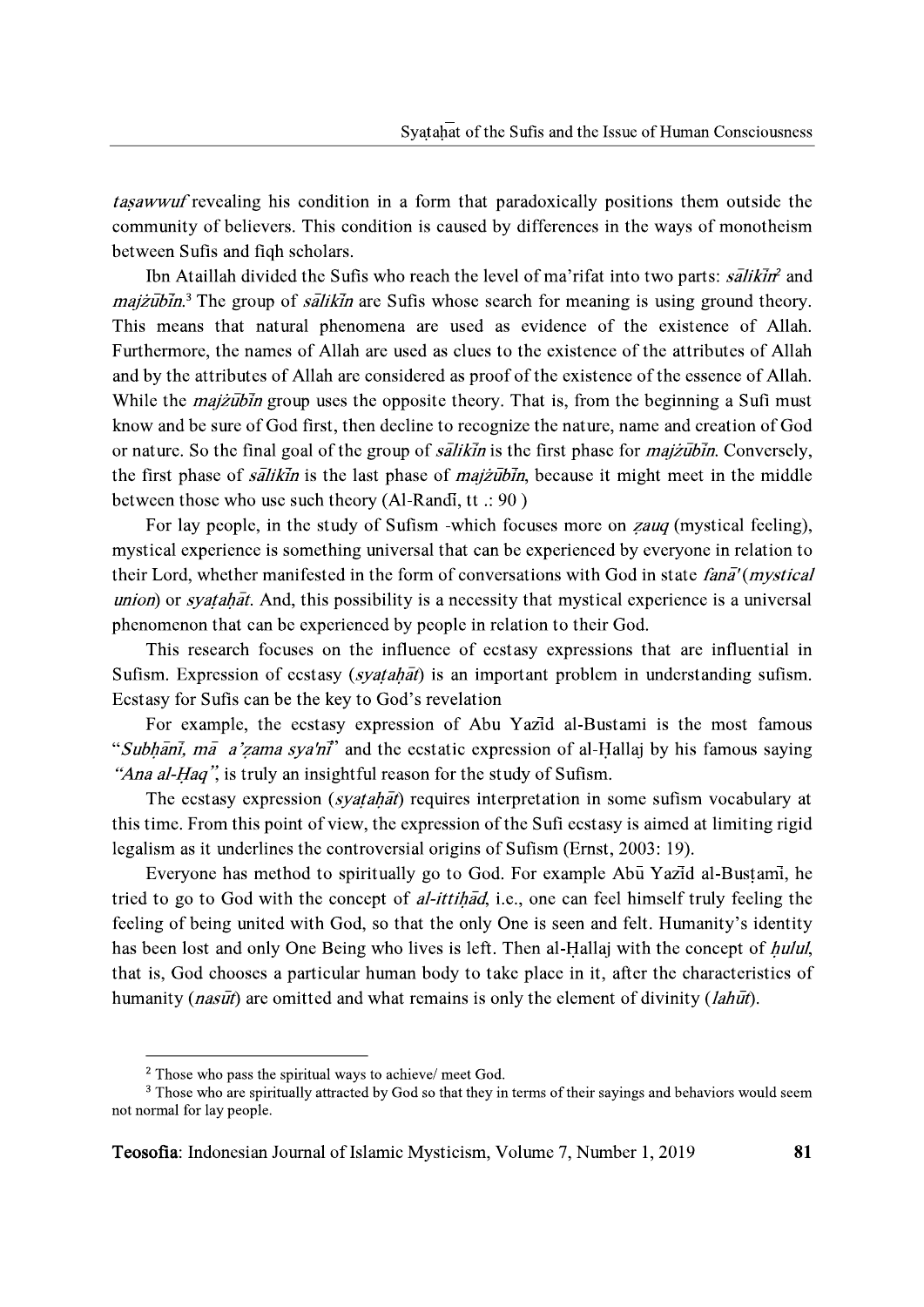When unification occurs, both in the form of *hulul* and in the form of *ittihad* then at that time one can issue a strange statement (*syatahat*), which may be considered eccentric by lay people who do not have insight into Sufism. In the view of psychology, the statements that emerge from the subconscious area of the human body give rise to the assumption that those statements are called *syatahat*. Syatahat itself invites questions of universal human view of the relationship to God and offers testimonials that have extraordinary challenges for conventional religious meanings.

This research specifically studies on the biographies and works of the Sufis; two works of Oasim Muhammad Abbas: Al-Hallai: al-A'mal al-Kamilah; and Abu Yazid al-Bustami: al-Majmu'ah al-Sufiyah al-Kamilah; the work of Ali ibn Anjab Al-Baghdadi: Akhbar al-Hallaj min Andari al-Usul al-Makhtutāt fi Sīrati al-Hallai; two works Abd al-Halim Mahmud: Sultān al-'Arifin Abu Yazid al-Bustami, and Taj al-Sufiyah Abu Bakr al-Syibli Hayatuhu wa Ara'uhu.

The discussion about Syatahiyat of the Sufis, was referenced and studied from the book Al-Lumma' fi al-Tasawwuf, the work of Sarraj al-Tusi. This book contains ideas about the Syatahiyat. To find out the intellectual response to the concept of Syatahiyat of the Sufis, then some data is taken through the thoughts of several prominent Muslim thinkers who know the thoughts of Sufi figures. of the *syatahat* with a hermeneutical analysis knife, the researcher will interpret grammatically to obtain the meaning of the text, and try to explore the psychological interpretation of Sufis, paying attention again the socio-historical context, so that researchers can enter life and history, where the text originates, and enter into Sufi psychology.

### Tauhid as the Foundation of the Syatahat of Sufis

The essence of the experience of diversity is how Sufis understand creed. The creed sentence, or recognition of Islam's acceptance, confirms: "There is no God but Allah". The name of God is "Allah" and occupies a central position in every position, action, and thought of every Muslim. God's presence fills Muslim consciousness at any time. In the true Muslim view, God is not merely a 'first cause' as the theologian has described it and a high ultimate. Rather, it is more than that, namely that He is the core of negativity. God as the core of normalization means that He is the Supreme Ruling One. His movements, thoughts, and deeds are realities that are impossible to deny and doubt. Each of these things, as long as humans understand them, is a value for him and a necessity. To arrive at the union, the author presents several important elements that will be passed by a Sufi, namely: an explanation of the human soul, the position of consciousness in the human soul and term *tawajud, wajd* and *wujud.* 

#### Human Soul  $a_{\cdot}$

In humans, there are galb and ruh. Both of them can access the empirical realm or supernatural or abstract nature. According to Imam al-Ghazali, the word qalb can be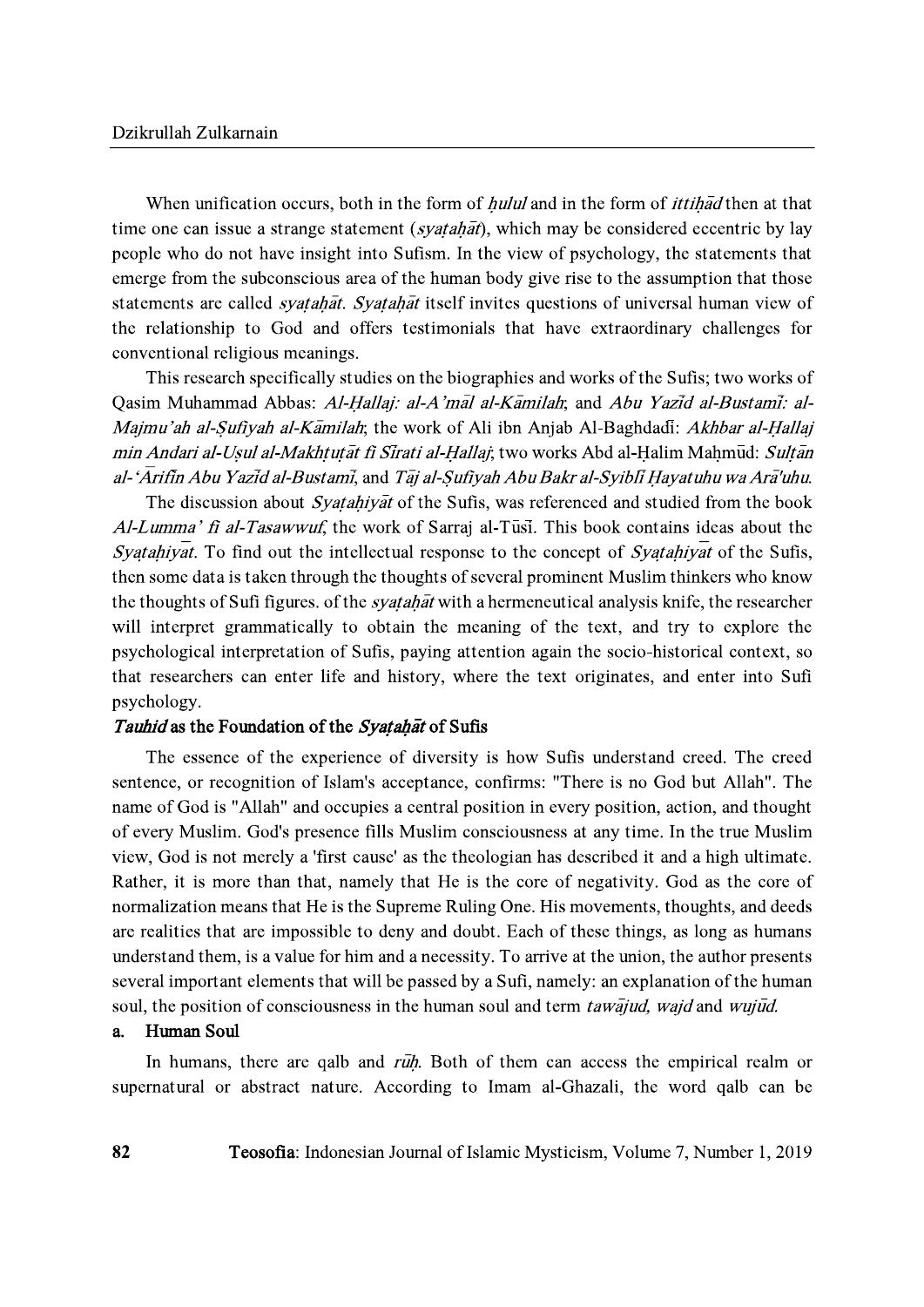interpreted as two kinds; first, special meat, shaped like a round, longitudinal pine located on the left chest, in which there are cavities filled with blood; and second, something subtle (*latifah*), which is in the human self, which is divine (*rabbaniyyah*) and spirituality (rūhāniyyah) who is able to feel, know, recognize and be talked to, tortured, reviled, and sought. Because of this meaning, galb is often called the human nature (*haqiqah al-insan*) (Al-Ghazali, tt: 3).

Likewise with the word ruh. Al-Ghazali interpreted it with two meanings. First, it is interpreted as something subtle *(jinsun latif)*, which originates from the hole of the physical heart, which is spread through veins that extends all over the body. Ruh it flows to the body and has the ability to give light to life, feeling, sight, hearing, and smell, like an abundance of light that surrounds the rays of the corner of the house. Second, ruh is interpreted as something subtle (al-latifah), knowing (al-'alimah), and who perceives (al-mudrikah), which is in human beings. And this second meaning, continued al-Ghazali, is the meaning of the essential qalb  $(Al-Ghaz\overline{a}I\overline{b}, tt: 3-4).$ 

Baharuddin added that one of the characteristics displayed by the soul (al-nafs) is its function to accommodate or accommodate other dimensions of the soul. Al-nafs as a basic psychological element of man implies al-nafs as one dimension of the soul which has a basic function in the arrangement of "organization" of the human soul. That al-nafs because of its greatness is able to accommodate and accommodate other dimensions, such as al-'aql, al-qalb, al-ruh and al-fitrah. Essentially, al-nafs also accommodates the potentials of each psychological dimension, in the form of taqwa potential (good, positive), as well as  $f_{ij}\bar{u}r$  (bad, negative) potential (Baharuddin, 2004: 92).

#### Position of Awareness in the Human Soul  $\mathbf{b}$ .

The concept that is closely attached to *syatahat* is the self-awareness of a Sufi. Is the consciousness of a Sufi completely lost when issuing the statement or is still awake or conscious. Therefore, the researcher cited an explanation of human consciousness by Zohar and Marshall.

The position of consciousness in the human psyche Zohar and Marshall raised the term spiritual intelligence (SQ) but did not give definitive limitations. But they provide descriptions and explanations which are all related to the essence of SQ. Zohar and Marshall argue:

"Spiritual Quotient the intelligence with we edrees and solve problem of meaning and value. The intelligence with which we can place our action and our live in a wider, richer, meaning-giving context. The intelligence with which we can assess that one course of action or one life path is more meaningfull than anather. SQ is necessary effective funcioning of both IQ and EQ. It is our ultimate intelligence"(Zohar, 2000:  $4<sub>2</sub>$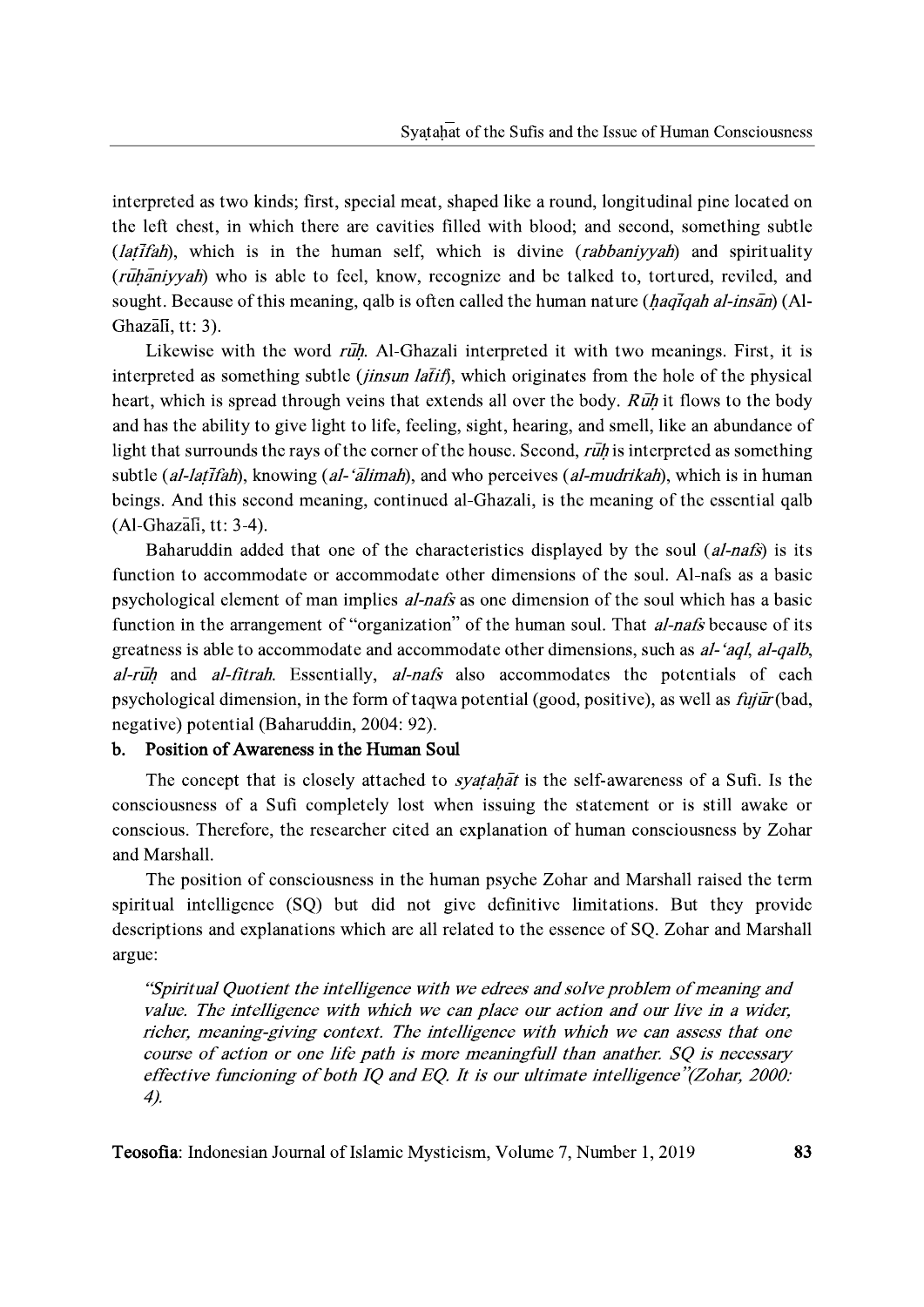According to them spiritual intelligence is intelligence that can help humans to deal with and solve various problems related to problems of meaning and value. An intelligence that will help humans to put their actions and lives in a broader and richer context of meaning. It is intelligence that can be used to judge that a person's actions and life are more meaningful and valuable than others. More than that, according to them spiritual intelligence is the "Ultimate Intelligence" of the highest intelligence that exists and is possessed by humans as well as an important condition to effectively function intellectual intelligence (IQ) and emotional intelligence (EO).

Furthermore, Zohar and Marshall asserted that "SQ is our deep intuitive sense of meaning and value for our guide at the edge". Spiritual intelligence is the deepest feeling of meaning and value that can lead people to success and happiness in life. They also said, Spiritual Quotient is "Our conscience" because spiritual intelligence according to them is "Soul Intelligence" which can help humans to build themselves intact intellectually, emotionally and spiritually. And an intelligence that can heal humans from spiritual illness (Spiritual Phatology) and various mental health (mental disorders). Such as adversity, humiliation, helplessness, despair, anxiety, depression and stress (Zohar, 2000: 4).

It is said that spiritual intelligence is intelligence that is outside the self that has a relationship with wisdom outside the ego or conscious mind. It is an awareness that not only recognizes existing values. But creatively discover new values. Because spiritual intelligence does not depend on the culture and values that already exist in humans, spiritual intelligence makes it possible to create new values.

In the view of Zohar and Marshall, humans are "Driven indeed by longing to find meaning and value in what we do and experience", they say humans are creatures who always try to find and seek meaningfulness of life. So that human desire to make his life full of meaning and value is a very basic and strong desire, it makes in every activity and action, humans always try to get and find meaningfulness of life. In this case Zohar and Marshall asserted by quoting the opinion of Viktor Frankle who argued that, the search for the meaning of life is an important motivation in human life. This search is what makes human beings spiritual and when the need for meaning is not fulfilled, then his life will feel shallow and empty (Zohar,  $2000:9$ ).

The basis of spiritual intelligence, said Zohar and Marshall is the existence of a God Spot. Zohar and Marshal argue: "God spots my necessary condition for SQ, but it won't be sufficient conditions." They further said: "The score of SQ wauld expected to score is highly or God Spot activity, but it does not follow that high God Spot activity quarantees high SQ". Thus, being spiritually intelligent allows one to have high activity in God Spot. But it does not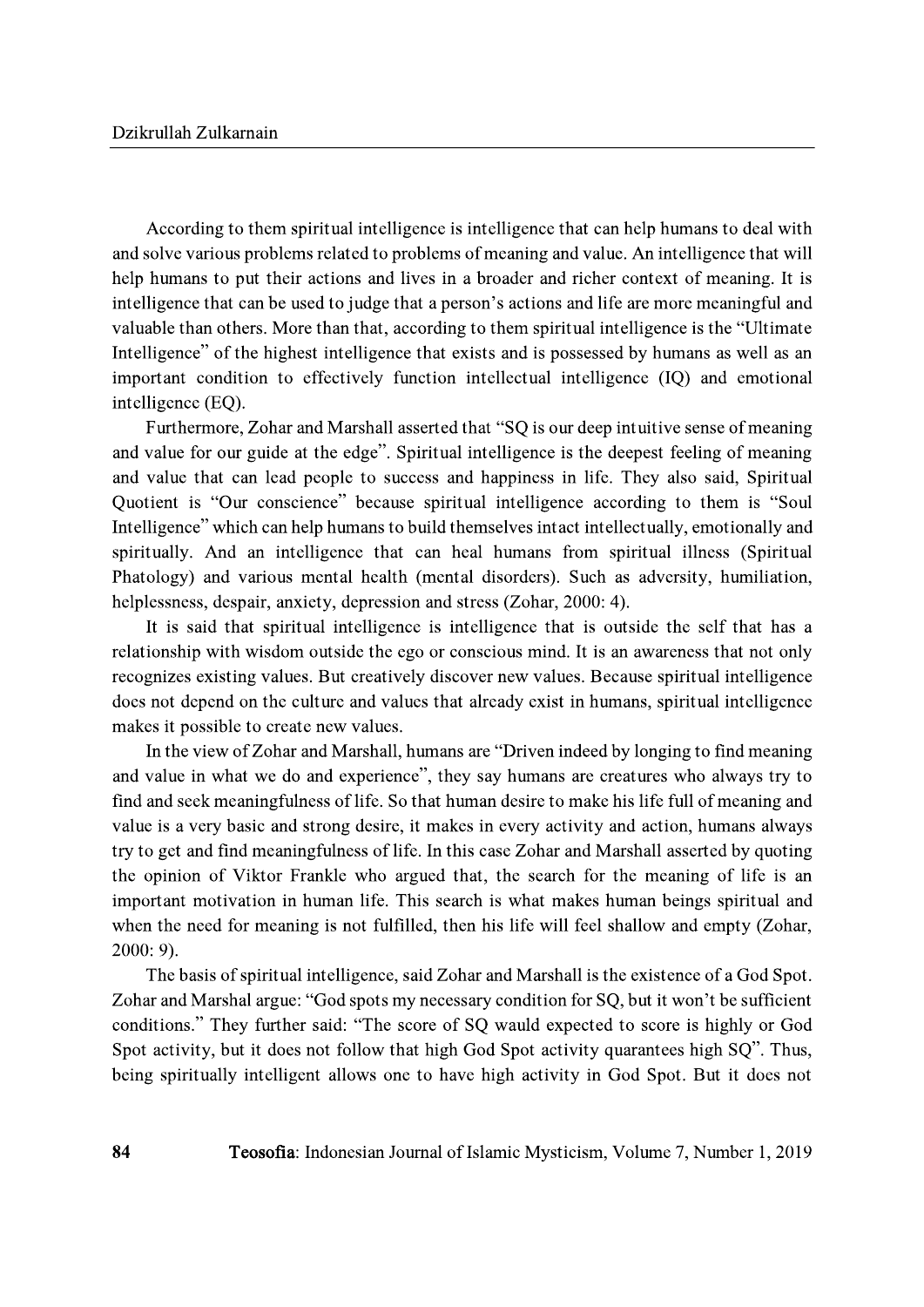guarantee the high activity of God Spot (God's Point) someone will have high spiritual intelligence as well (Zohar, 2000: 82).

God Spot which is in the temporal lobe of the human brain. Discovered by Ramanchandran and Micheal Pasinger. The temporal area or lobe according to Zohar and Marshal (2000), is related to the limbic system, emotional center and brain memory. Furthermore, they said, spiritual experience in the temporal lobe that lasts only a few seconds will have a very strong influence on the culprit and can change a person's attitude and behavior. This is supported by the results of research on human brain activity from the University of California San Diego which found temporal regions as one of the locations that have an important role in the mystical and spiritual feelings of humans (Taufik Pasiak, 2003:  $127$ ).

On the other hand, al-Ghazali argues that humans have an essential identity that is constant, unchanging, namely the *al-nafs* (soul). What is meant by *al-nafs* is a stand-alone substance, not located, and is a place of intellectual knowledge (al-ma'qulat) originating from the natural *al-malakut* or *alam al-amr* (Yasir Nasution, 1988: 73).

Unlike the philosophers who want to describe the human soul in a hierarchy, the Sufis describe the soul in a position or position. For Sufis, *al-nafs* is a human dimension that is between rū h and jism.  $R\bar{u}h$  carries light ( $n\bar{u}r$ ) and jism brings darkness (*zulm*). Spiritual struggle *(mujahadah)* is done to lift the soul towards ruh and fight various low jism tendencies (Baharuddin, 2004: 93). So in the process of the emergence of syatahat later, the human soul  $(\text{read} = \text{Sufis})$  will be more inclined towards ruh.

#### Tawajud, wajd dan wujud  $\mathbf{c}$ .

Etymologically, *al-wajd* in language means a feeling of joyful heart. Sufis disagree in the use of the term *wajd*, which is between *wujdanan* and wujand as attribute of *wajd*.

However, Sarraj in *al-Lumma'* mentions several definitions with clear words and meanings, as defined as "what happens in the heart in the form of panic, difficulty or seeing the meaning of conditions in the hereafter," or "which heats the witness against attention," or "What happens to the heart and reject it, without coercion and forgery" (Al-Tusi, 1960: 375).

Wajd place is in the heart, like the whole form of happiness, sadness, pain, etc. They interpret "wajd" from the word of God [Al-Hajj [22]: 46]:

فَإِنَّمَا لا تَعمَى الأَبْصِرُ وَلٰكِن تَعمَى القُلوبُ الَّتِي في الصُّدورِ ﴿٤٦﴾

### "Because it really is not the eye that is blind, but the blind, is the heart inside the chest".

From this verse it can be seen that the heart has two types: the blind heart does not see, and the heart sees and opens wide, or the heart finds, and the heart does not find, and what the heart hears and sees is what is likened to *wajd*.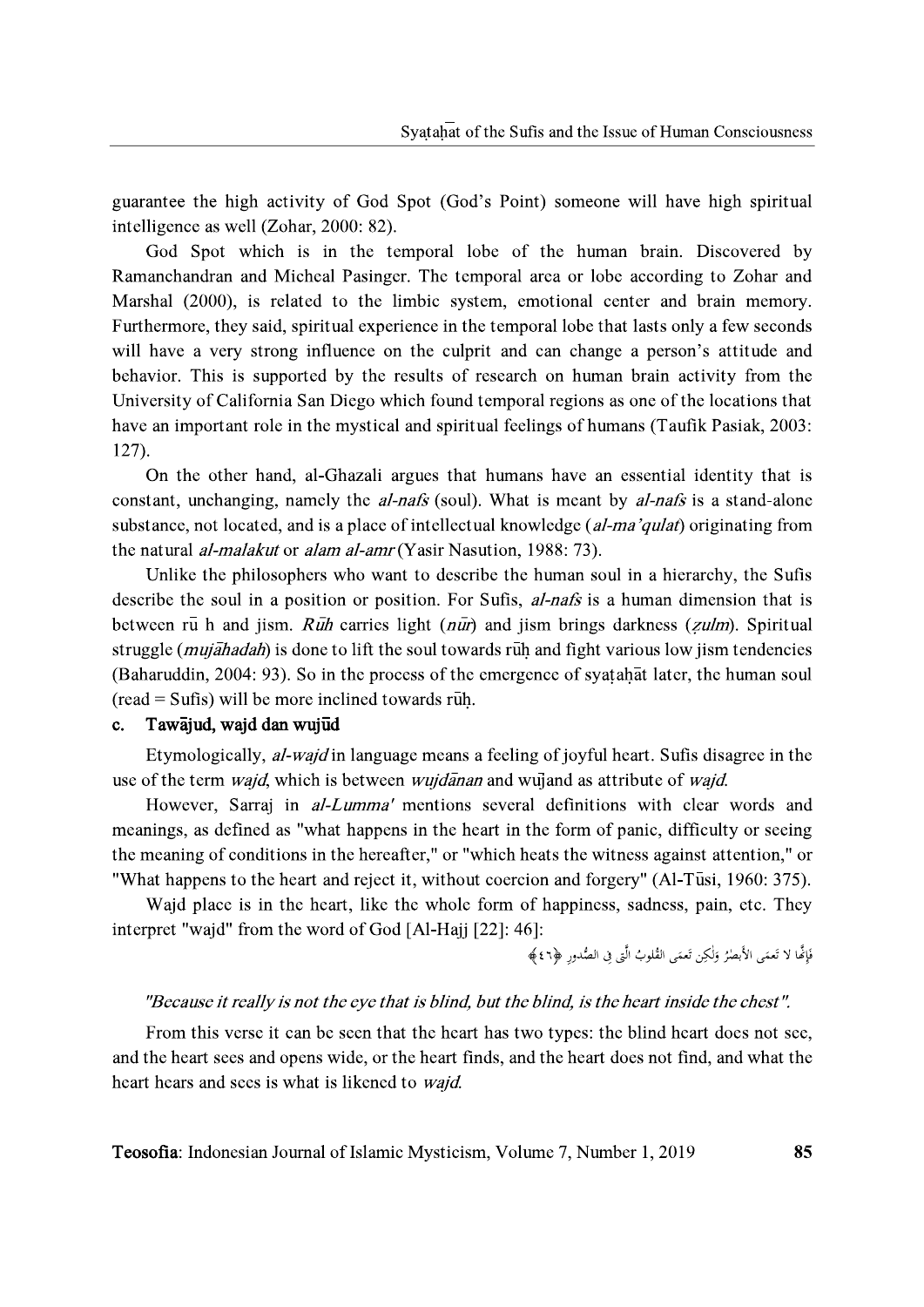There are three levels of wajd: first is *al-tawajud*, a *wajd* call with mention or thought. This is the lowest level because of the results of the effort, which is for beginners in suluk, and the teachers are different at this level. Some of them stopped him because of falsehood and lack of honesty. And some of them allow it because of exposure to noble conditions, and they have chosen: the truth of *tawajud* absolutely, based on the hadith: "Weep, if you do not cry, cry" Narrated by Ibn Majah in chapter Zuhud (Al-Tusi, 1960: 307). In other words, the process of tawajud towards wajd is a difference between the beginner's experience and the experience of the Sufis.

Wajd is a ladder that leads to divinity, which in turn is the result of dzikir and wirid. Then wirid is a condition for getting wajd. Their frequently quoted words are "those who have no wirid in their birth, so they don't have wajd in their mind" (Al-Tusi, 1960: 307).

Because *wajd* is sometimes similar to self-inequality, then Sufis limit it to the boundaries of the Qur'an and Sunnah, and say: "all *wajd* that are not in the Book and al-Sunnah are wrong" (Al-Tusi, 1960 : 306). For experts, they have changes that appear in their faces, such as shivering, shock, breathing, breathing, crying and whining, and shouting. This is for beginners who disguise their *wajd* and influence them because of the weakness of their hearts to bear the beams, unlike the perfect behavior of people from suluk experts, who are not worried about strong beams.

Wajd is inseparable from the Sufi preaching of Allah. Sarraj mentions the type of *mahabbah* to be 3 states; (a) first, *mahabbah* in general, born of God's kindness and mercy to them. This requirement of *mahabbah* is the cleansing of love, accompanied by continuous *dhikr*. Because whoever loves something, he will always mention it; (b) second, *mahabbah* arising from the heart's vision of God's greatness, majesty, knowledge, and power. This love belongs to al-sadique and al-mutahaggique (people who are right and confirm the truth). In this level, it is necessary to open the magic veil or divine secrets, the disappearance of the will and all certain characteristics and desires; and (c) third, mahabbah al-sadigin and al-'arifin (people who are right and ma'rifat), which arise from their visions and ma'rifat they face the qadim of love of Allah without because. Likewise they love God without any tendency. In this love, someone only loves God, so that everything is with God and because of Allah, there is nothing to love but Allah. Then, the attributes of God enter into the nature of the lover, as a substitute (Al-Tū si, 1960: 88).

# C. Background of Sufis Syatahat

In Syarh al-Hikam 227th wisdom Ibn Abbad al-Randi explains:

الحقائق ترد في حال التجلي مجملة، وبعد الوعي يكون البيان؛ ﴿ فَإِذَا قَرْ أَناه فَاتِبِعٍ قَرْ آنِهِ \* ثم إن علينا بيانه ﴾

Teosofia: Indonesian Journal of Islamic Mysticism, Volume 7, Number 1, 2019

86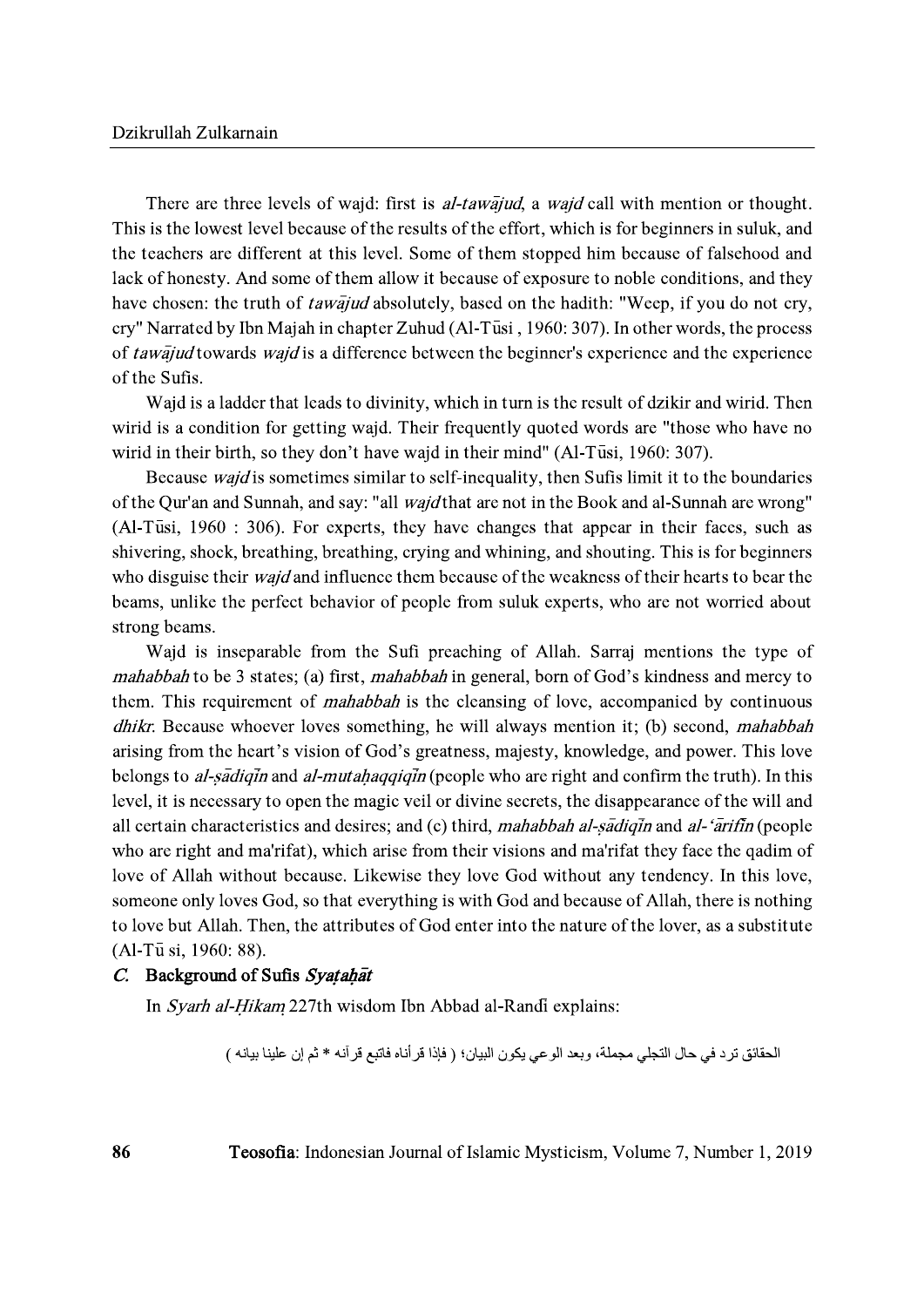The knowledge of the essence revealed by Allah to the people 'Arif when the tajalliy was global (*mujmal*) but after being caught, there was information. Then in QS. Al-Qiya mat, verse 18-19: "then when We read, follow the reading, then We ourselves will explain it, meaning a detailed explanation." (Al-Randi, tt .: 39-41).

According to Ibn Abbad al-Randi in Syarh al-Hikam, the emergence of syatahat that is when Allah *tajally* against the heart of the Sufi (the appearance of *warid ilahi*) where it comes suddenly so that he is no longer able to control his consciousness (Al-Randi, tt  $\therefore$  41).

Al-Warid comes from the presence of might. Therefore, he will not be inflated with anything but he will destroy it. He is like the deceased surah al-Anbiya' verse 18] we even threw the right to the vanity, then he destroyed it. So he (ie, the vanity) disappears] (Al-Randi,  $tt :: 42).$ 

مَتِي وَ رَدَتِ الوارِ داتُ الإلهيَّةُ اِلَّتِكَ هَدَمَتِ العَوائِدَ عَلَيْكَ، (إنَّ الْمُلُوكَ إذَا دَخَلُوا قَرْ يَةً أَفْسَدُو هَا(النمل ٣٤).

When it comes to you *al-waridat al-ilahiyyah* (spiritual outpouring of the divine). This *alwaridat al-ilahiyyah* will destroy your habits. It is nothing but a matter which corresponds to the meaning of surah an-Naml verse 34: "verily the king of kings, if they enter a qaryah (village or country) will destroy it" (Al-Randi, tt .: 42)

From the three wisdoms above, the researcher concluded that when Allah *tajalliy* in the heart of a Sufi, the Sufi could not see anything except Allah. At that time Sufi was centered on God, he forgot himself and could not control the words that came out of his mouth, in other words said something accidentally. And the words that come out are global (*mujmal*) or not yet understood. However, when enlightenment came, the point was when Sufi regained consciousness, then it could only be understood.

The author gives an example, one day a big lion suddenly appeared in front of the reader, sometimes the reader issued words that sometimes the reader did not know what to say, because of the lion's greatness.

In addition to *warid ilahiyyah* above, Al-Badawi mentioned five important factors why *syatahat* can appear; (1) strong emotional feelings and spiritual ecstasy that are very turbulent (*wajd*); (2) experience experience of unification (ittih  $\bar{a}$  d); (3) Sufis are drunk (sakr); (4) hear the divine signal in him which invites to unification, so he changes his rotation with the spin of God; and (5) the loss of self-consciousness of a Sufi (Badawi, 1978: 10-11), all goes on with the condition of a Sufi who is not aware of his feelings, so he will say as the first person, even though he was born by birth.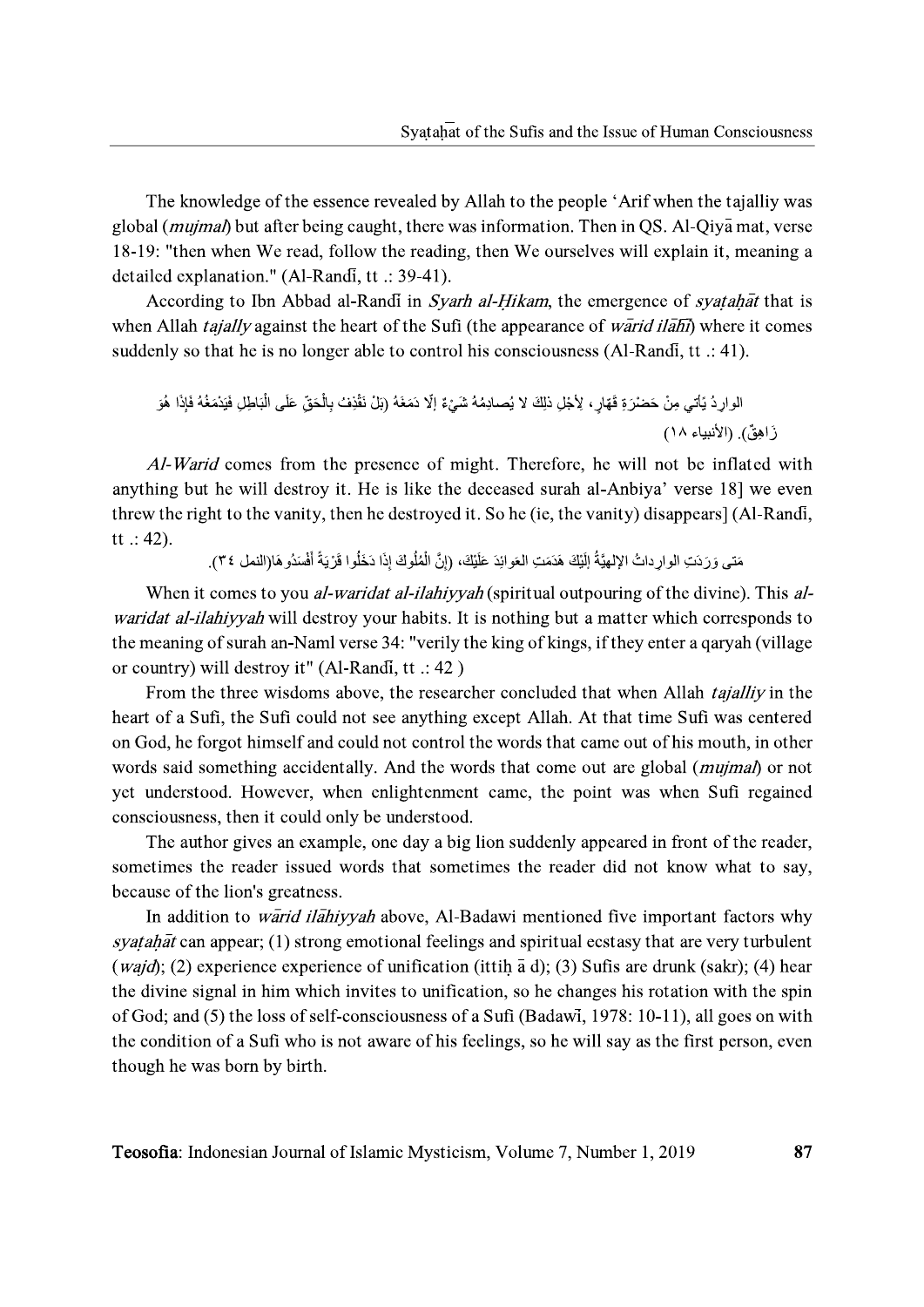Here, *wajd* is the secret of Allah Almighty for those who are truly believers, believing in their beliefs as sure as they come to the hearts of the Sufis in a state of despair and feeling the presence of the Divine and the disclosure of barriers with *al-Haq* which removes traits of his *nafs* directly and suddenly. Thus, it is necessary to have a very turbulent emotional and ecstasy element (شِدَّةُ الْوَجْدِ).

One *syatahat* occurs only one time and *syatahat* is a sufi which lasts only a few seconds starting when saying the phrase ecstasy until the utterance ends. And really *syatahat* only appears in the condition *magamat wajd* and *magamat wujud*. For example, when a badminton player smashes he may issue a reaction that is different from usual; Among the reactions issued is the appearance of eccentric words from him. The whole game is *maqamat* while the smash point is *ahwal*; and between *ahwal* that is really *syatahat*.

If examined more deeply, *syatahat* occurs in *hal sakr* or drunkenness. Such condition has a close meaning to *gaibah*, namely the absence of the heart in witnessing (*musyahadah*) The Most Creator (al-Khallaq) because he is present and witnesses al-Haqq without changing the servant outwardly, then he added that *sakr* or drunkenness is stronger and more perfect than gaibah (Al-Tūsi, 1960: 269). Thus the peak of sakr is when a Sufi experiences syatahat in a state of omission (fana).

The idea was also agreed upon by Qusyairi, because basically Qusyairi had studied with Sarraj through his work. He said that people who are in a state of conscience are said to be more perfect and stronger than those in *gaibah* (Qusyairi, 1989: 153). Since the source when it occurs is not from the human nature, the other case with the sermon comes from the character of man himself.

We have signaled the hadith about the sacred until all of these conditions have overseen a syatahat or prepared it to the point of syatahat. Perfect in conditions of no influence. The influence here is rational thinking. When sufistic conditions are not related to their essence to consciousness, even to fatigue and taste, then there will be a retreat of influence. Because this justifies the initial position in soft conditions related to the birth of a birth of *syatahat*. And to the highest level, because the conditions are the main factor for each of these conditions; that is the condition that runs in the atmosphere from the absence of influence to the furthest possible limits for Sufis. Thus, the absence of influence is a strong element in limiting normal conditions to the occurrence of *syatahat* (Badawi, 1978: 15).

Al-Qusyairi compares *sakr* with *sahw*, where sakr is a state of gaibah (absence from witnessing a being followed by the presence of *al-Hagg* in the heart) which is very strong, while *sahw* represents the return of consciousness from gaibah (Qusyairi, 1989: 153). When the Sufi is aware (sahw) of wajd, then it is enough for him, but if a Sufi is drunk (sakr) then he will not be able to distinguish something and will be a very arising factor of *syatahat*. Even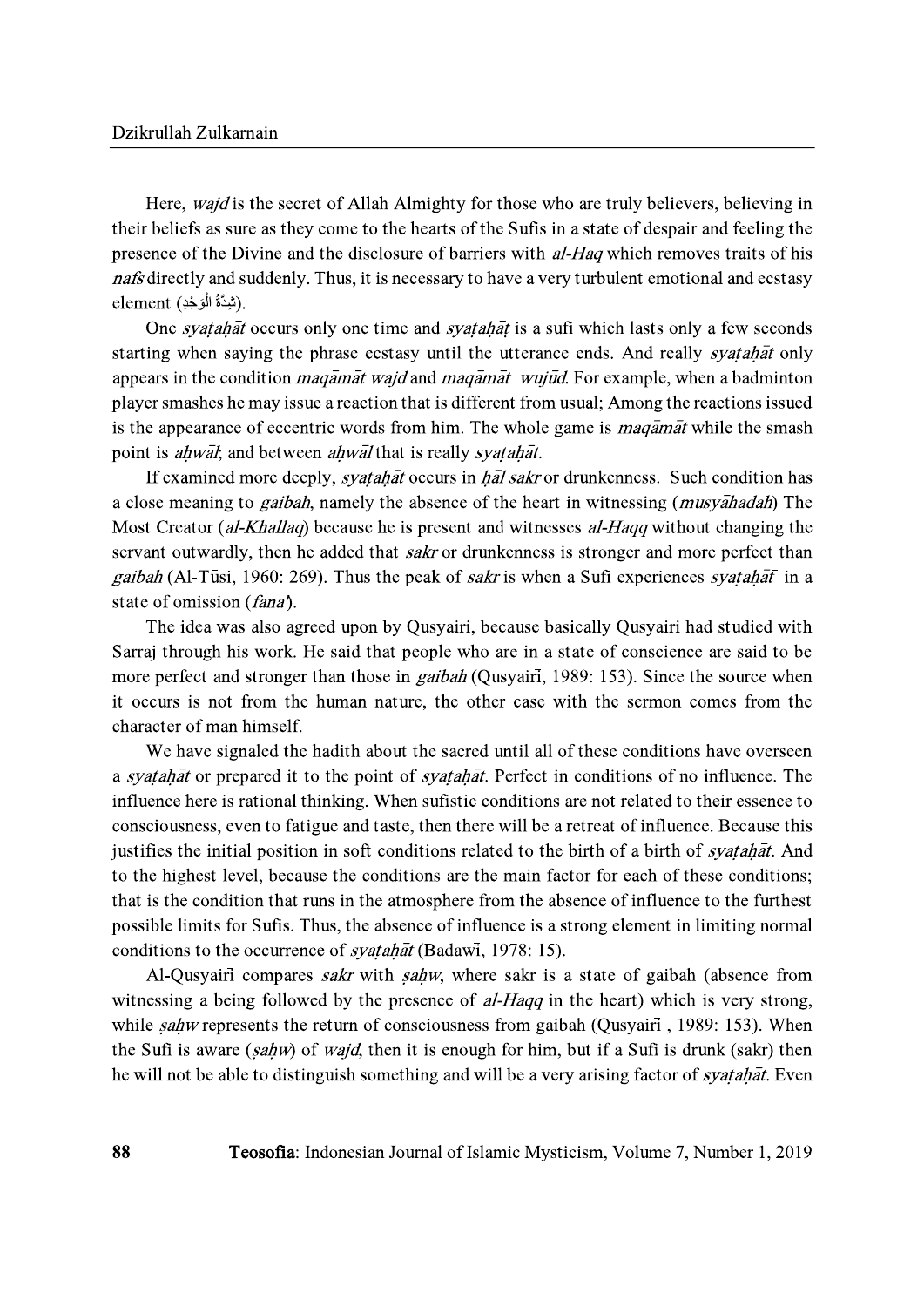so, in circumstances, Sufi will go to the level of *wujud* which can deliver him to the conditions of *jam'u* and or *tafrigah* (Al-T $\bar{u}$  si, 1960: 415-416).

Sarraj interpreted *al-jam'u* as a global pronunciation that implies to al-Hagg outside the creation of beings and the universe. Whereas *al-tafriqah* as a signal to the universe and beings. Then Sarraj concluded that: "Whoever shows the state of *tafriqah* without *jam'u*, God really rejects it. And whoever shows the state of *jam'u* without *tafrigah* then he (read = the Sufis) really has denied the tagdir of God. When he combines the two *(jam'u and tafrigah)* then he really has merged (Al-Tusi, 1960: 416).

However, the researcher assumes that before *al-jam'u* and or *al-tafrigah* a Sufi must try to take *ittisal*, Sufis try to merge with Allah. However, when he felt *ittisal* then he was *infisal*. Like al-Syibli's words in Luma':

مَنْ زَ عَمَ أَنَّهُ وَ اصلٌ فَلَبْسَ لَهُ حَاصلٌ

He who claims to meet (with God) is unsuccessful (Al-Tusi, 1960: 433). And mentioned by Sarraj from several teachers that:

مَنْ زَ عَمَ أَوْ ظُنَّ أَنَّهُ قَدْ وَ صَلَ فَلْبَتَبَقَّنْ أَنَّهُ قَدْ إِنْفَصَلَ

Whoever confesses or feels that he/she meets (with Allah) then rest assured that he is truly separated (Al-Tusi, 1960: 433). The relationship between *magamat* and *ahwal* in the *wajd* process experienced by Sufis can be seen in Diagram 1 below. And from the explanation above, syatahat can be found when ahwal sakr in magamat wajd and is found when ahwal jam'u and tafrigah in magamat wujud.

### The Sufis Syatahat D.

#### Abu Yazid al-Bustami a.

Abu Yazid's Ecstasy words are "سُبْحانى سُبْحانى". It is the expressional speech that had been forgiven by Ibn Salim in Basrah. Sarraj said: "I heard one day Ibn Salim said when in his assembly: Pharaoh alone did not say what Abu Yazid said, because Pharaoh said: "I am your highest rabb". And rabb is named for creatures also like rabb in rabb al-bait (homeowner). Abu Yazid said: "*Glory to me! Exalted me!*" And the Holy One (*subbulh* and *subhan*) is the name of Allah that must not be used by other than Him (Sarraj, 1960: 472).

Then syatahat أَعْظَمَ شَأْنِي Then syatahat المُبْحَانِي مَا أَعْظَمَ شَأْنِي Then syatahat is more noble than to the level of divinity and is real to *ittihad* (unification) that is perfect with al-Haqq. This is a maximum effort and how noble is the behavior of Abu Yazid when it reaches its peak (Badawi, 1978: 37).

Once, *Bayazid* was followed by a large group of people who were looking for his friend. He said to God, "O Lord! I pray that you will not cover the people of yourself with your self,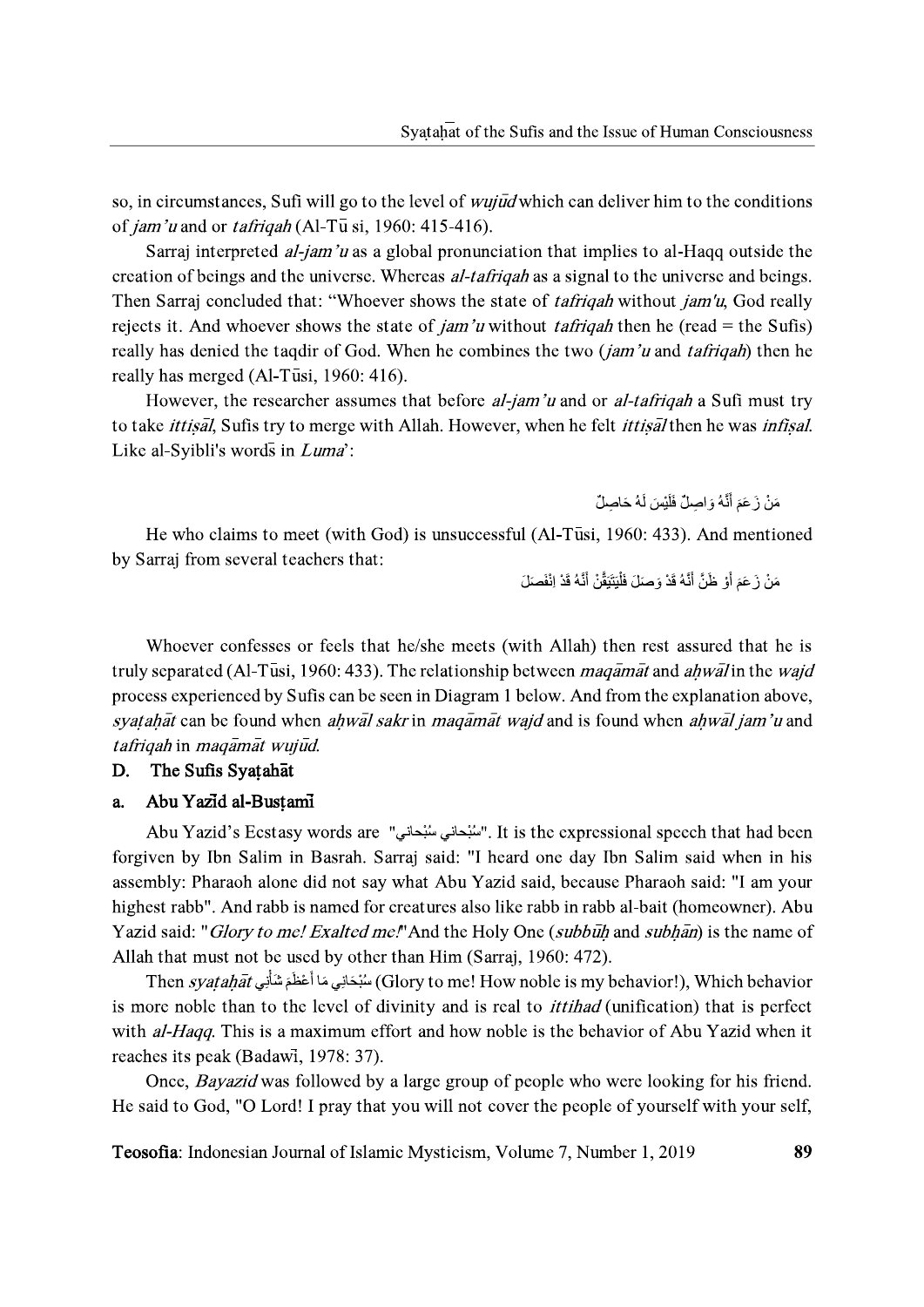but you cover them from yourself with me!" then after leading the people in prayer, he turned to them and said, "I am I, there is no god but Me; then worship Me!" hearing this, people said, "Abu Yazid was crazy," and they left.

However, it appears that Abu Yazid -having been saved by ecstasy in the high momenthas come out of his stage. He climbed up to the position of divinity and say: (فَمَاعَتُكَ لِي يَارَبَ أَعْظَمُ (بَطْشِي أَشَدُّ مِنْ بَطْشِهِ بِي) ,"Your obedience to me is greater than my obedience to You" ( مِنْ طَاعَتِي لَكَ لأَنْ نَرَانِي خَيْرٌ لَكَ ) :My anger is greater than my wrath" from harsh words to the top when saying" ."that seeing me is better for you than seeing your god a thousand times" (مِنْ أَنْ نَرَى رَبِّكَ أَلْفَ مَرَّةِ It is clear that he did not mean the primacy of the incarnation in this last sentence. With the meaning that he -who manifested real- is closer to the human soul than God because rationally God is far and difficult to understand. And seeing things that are close is better than seeing the distant ones which can be anchored like the incarnation of the Lord Jesus in Christianity.

Here, Abu Yazid did not mean that. In the condition of sakr he comes out of his stage and considers himself in the highest position of God himself. And this can be understood in terms of his personality because the opening of the hijab with high essence is a perfect essence with God. Because the influence in him becomes extreme at the farthest limits as one who witnesses every condition from this direction: one feels the highest reality a thousand times because of his abstraction caused by the strong gift of God that comes suddenly (Badawi, 1978: 37).

From this, it can be said that the last words of Abu Yazid were true in its disclosure when viewed from the psychological conditions that occurred at that time -in the sense that there were those who matched his actions from his emotions and reached the highest limits. There are no words from Sufi researchers except in terms of this psychology. Because of that this kind of sentence is not a little judged in showing Sufi personality from others which appear in the sense of lay humans that can be rationalized and accepted.

#### **.** Abu al-Husain al-Nūrī

One of the expressions of ecstasy from him is saying:

أَنَا أَعْشُقُ اللَّهَ وَ هُوَ ۖ يَعْشُقُنِي

# "I miss God and He misses me"

The expression occurs when it is heard by someone who does not like it and denies that statement and then takes it to the leader to be judged. Finally, Al-Nuri explained to the judge according to the word of Allah:

"يحبِّهم ويحبِّونه"

# "He loves them and they love Him" (OS. Al-Maidah: 54)

Then Nuri continued his explanation to the judge, that longing (*'Isyq*) was not a higher position than love (*Hubb*), as longing was forbidden while people who were in love were freed

Teosofia: Indonesian Journal of Islamic Mysticism, Volume 7, Number 1, 2019

90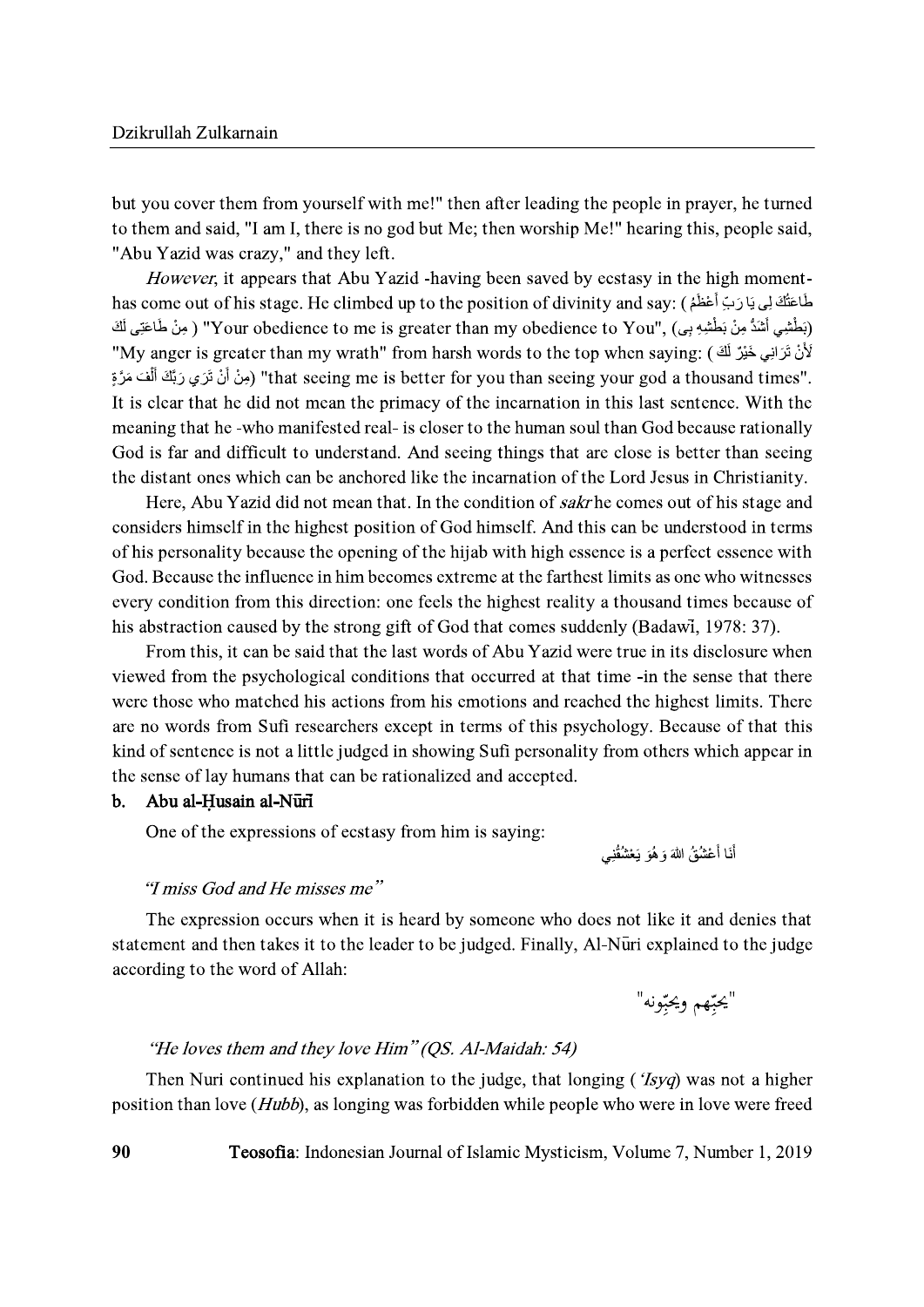enjoying their love. Finally the judge accepted al-Nu ri's explanation well while crying (Sarraj, 1960: 407).

At another time it was also told that al-Nuri was once again reported to the judge, and they testified that al-Nu ri said:

# "last night I was with God in my house".

Then he was asked about the truth, then he answered that the utterance was really what he said, and said: "Even now I am with God, if I am at home then I am with Him, and if I am wherever I am with-Him, then whoever is with Allah in the world then in the Hereafter will be with Him" (Sarraj, 1960: 407), the meaning of the expression can be shown by the word of God QS. Qaf: 16:

## "We are closer to him than the veins of his neck".

From some of the stories of al-Nūri above, we sees that people who deny and blaspheme are from lay people who have little knowledge and do not want to ask people who understand it, because the meaning meant by al-Nuri clearly wants to show the verses of the Qur'an that are related to what is felt. Nuri was a Sufi teacher in his time, his worship was often referred to as a person who was persistent in fighting, as expressed by Abu Ahmad Al-Mughazali "I have never seen someone whose worship is better than Husayn al-Nūri", it was said he fasted for 20 years no one knew about it (Sarraj, 1960: 407).

In accordance with the ability of understanding the author, the words of al-Nuri show a strong Sufi love for the Creator *(al-Khaliq)*. As if what he saw was Allah and what he remembered was only dhikr to Allah, Al-Qusyairi once said that actually love is a condition very noble because God will show his love for his believing servant (Al-Qusyairi, p. 318).

#### Mansur al-Hallaj  $c_{\cdot}$

Syatahāt al-Hallāj *which is the discussion in this study is Ana al-Haqq* (أَنَا الْحَقُّ). In *Akhbar* al-Hallaj, Anjab al-Bagdadi narrated from Ahmad bin Fatik said: I heard al-Hallaj said: أَنَا الْحَقُّ وَالْحَقُّ لِلْحَقِّ حَقٌّ لَابِسُ ذَاتِهِ فَمَا ثَمَّ فِرَ قُ

See also in Sarraj which takes from *Tabagat al-Suftyyah*, al-Harawi, but in a different form, Syi'ir about al-Hallaj:

هُوَ الْحَقُّ وَ الْحَقُّ لِلْحَقِّ حَقُّ # وَ لَابسُ مَلْبَسِ الْحَقَائِقِ حَقٌّ

91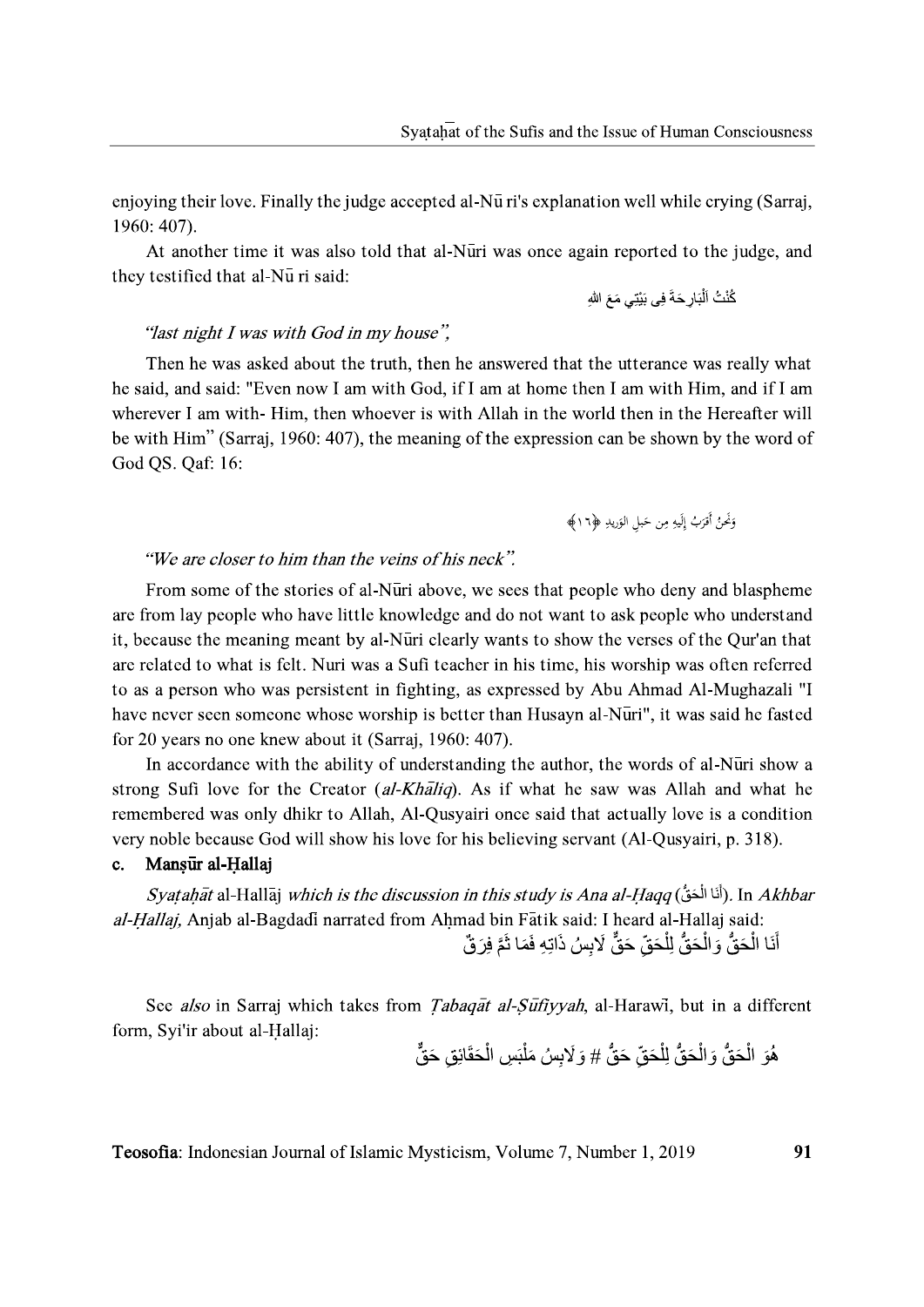In the book *al-Amal al-Kamilah*, (Abbas, 2004) shows the interpretation of al-Hallaj in Surat al-A'raf [7]: 205:

## And call your Lord in your heart ...

In this verse you are not considered to show your remembrance to yourself, then you are required to have another remembrance instead. And the most noble remembrance is not to glorify anything except to the Haqq (Allah). And hidden in remembrance is more noble than visible remembrance (Abbas, 2004: 120).

And al-Hallaj's interpretation of the Letter of Jonah [10]: 32 is:

فَذَلِكُمُ اللَّهُ رَبُّكُمُ الْحَقُّ

So (the Substance) That is the God of your true God.

Al-Haqq is the purpose of worship, and depends on it through obedience, does not appear besides Him, and is not found besides Him (Abbas, 2004: 122).

And al-Hallaj's interpretation of the Letter of Jonah [10]: 35:

Say "Are there any of your allies who point to the truth?" Say "Allah is the one who points to the truth". So whether people who point to truth are more entitled to be followed.

Al-Husain was asked: Who is this Al-Haqq that you mean? He replied: He is the one who denounces humans and he is not reproachable Al-Haqq from Haqq, and for Haqq, He exists. Al-Hagg along with Hagg and none except seeing al-Hagg (Abbas, 2004: 122).

Here, the writer can capture that until the history mentioned by Anjab al-Bagdadi in Akhbar al-Hallaj, al-Bagdadi narrated from Ah mad bin Fa tik said: I heard al-Hallaj said: أَنَا (al-Bagdadi), 1997: 93) when al-Hallaj's heart was overpowered by the majesty of God (the appearance of ahwal) where it came suddenly, so al-Hallaj said "Ana al-Haqq" unconsciously.

Al-Hallaj did not care if he was sentenced to death, he was willing because it would bring him to meet al-Hagg. Therefore, it is undeniable that he could produce eccentric statements because of the strength of ecstasy, so at one time al-Hallaj said:

مَا رَ أَيْتُ شَيْئًا إِلَّا رَ أَيْتُ اللَّهَ فِيْهِ

# "I did not see anything except the God I saw in that thing."

And when there was someone asking him what was behind his robe, at that moment al-Hallaj unknowingly issued a word:

مَا فِي جُبَّتِي اِلَّا اللهُ

Teosofia: Indonesian Journal of Islamic Mysticism, Volume 7, Number 1, 2019

92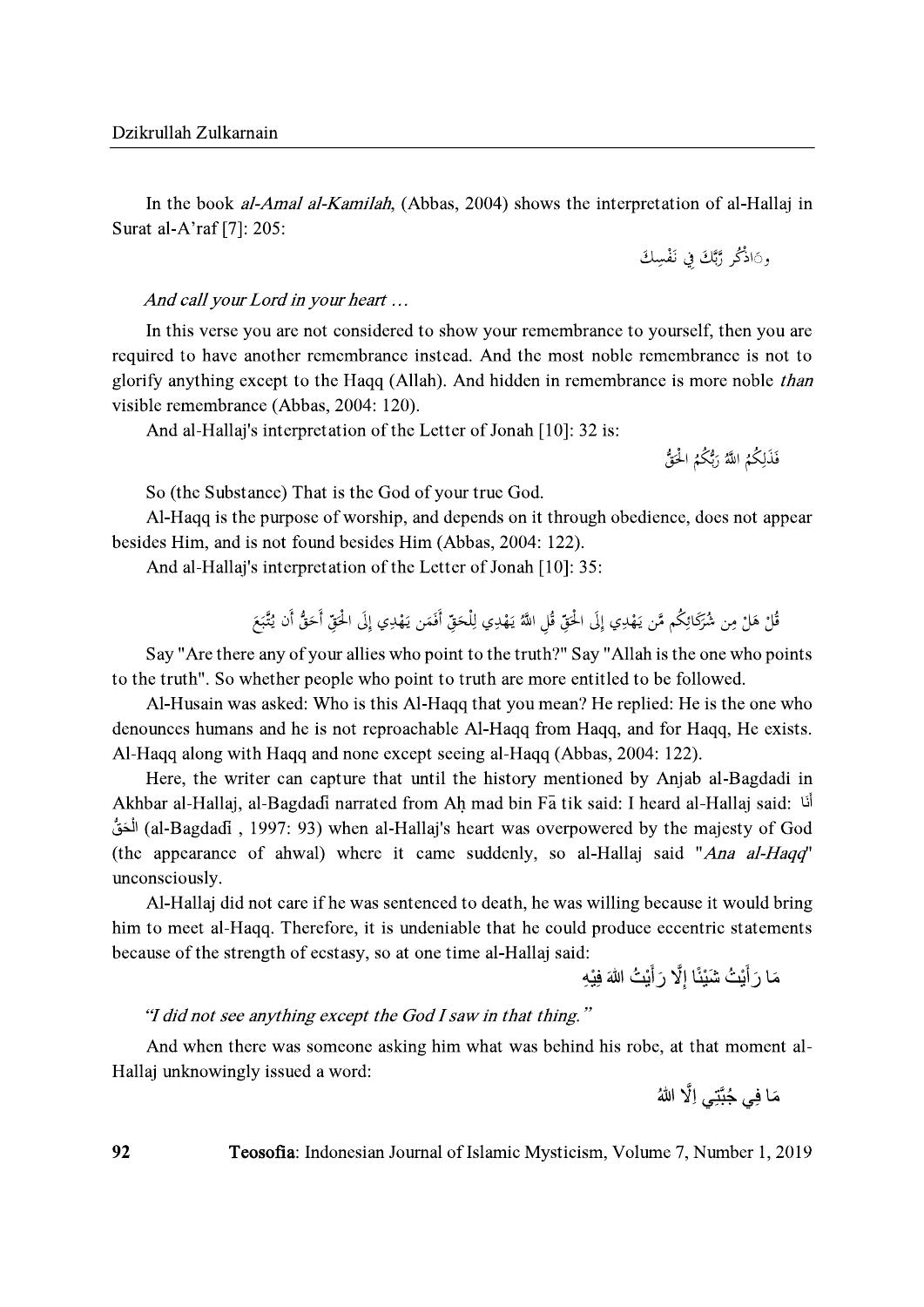# "There is nothing in my robe except Allah."

The release of the ecstatic expression when the Sufi condition of *altered state of consciousness* (ASC) occurs suddenly, he will not be able to avoid it because it comes from God. The release of the phrase ecstasy from someone is unexpected, a Sufi cannot predict when it will occur. The factor is when a Sufi is in danger because the source when it occurs is not from the tabi'at humans.

The author has hinted about the *sakr* until all conditions in the *wajd* are in full control syatahat or prepare it to the point syatahat. The perfect in the condition of the absence of the influence of rational thought which indicates consciousness. When sufistic conditions are not related to their essence to consciousness, even to fatigue and taste, then there will be a retreat of influence. When sufistic conditions are not related to their essence to consciousness, even to fatigue and taste, then there will be a retreat of influence. Because this justifies the initial position in soft conditions related to the birth of *syatahat*. And to the highest level, because the conditions are the main factor for each of these conditions; that is the condition that runs in the atmosphere from the absence of influence to the furthest possible limits for Sufis.

When the Sufi is aware of the state of ecstasy, it is enough for him, but if a Sufi is drunk (sakr) then he will not be able to control his consciousness and will become a powerful factor syatahat. In this state of drunkenness, Sufis are able to reach the level of wujud which can deliver him to the peak experience.

# E. Conclusion

From some of the research findings above, the authors conclude that the occurrence of the Sufis *syatahat* begins when Allah *tajalliy* the Sufi heart where it comes suddenly, so that the Sufi cannot see anything except Allah, the tajalliy process *tawajud* (prayer, dhikr, meditation, contemplation, tafakur) so that the Sufis reach the degree of wajd or ecstasy; and also as a result he was no longer able to control his consciousness and then issued *syatahat* statement unintentional.

*Syatahat* seen from the perspective of transpersonal psychology, grammatically, is an unusual combination of words to say by humans, because the context of the phrase is only for Allah. From the unusual utterances it is a manifestation of the psychological conditions of the Sufis themselves, where at the time of saying *syatahat*, the Sufis did not realize that they were saying these words.

## Bibliography

Baharuddin, Paradigma Psikologi Islami; Studi Tentang Elemen Psikologi Dari Al- Qur'an, Jogjakarta: Pustaka Pelajar, 2004.

Ernst, Carl W, Ekspresi Ekstase dalam Sufisme, Yogyakarta: Putra Langit, 2003